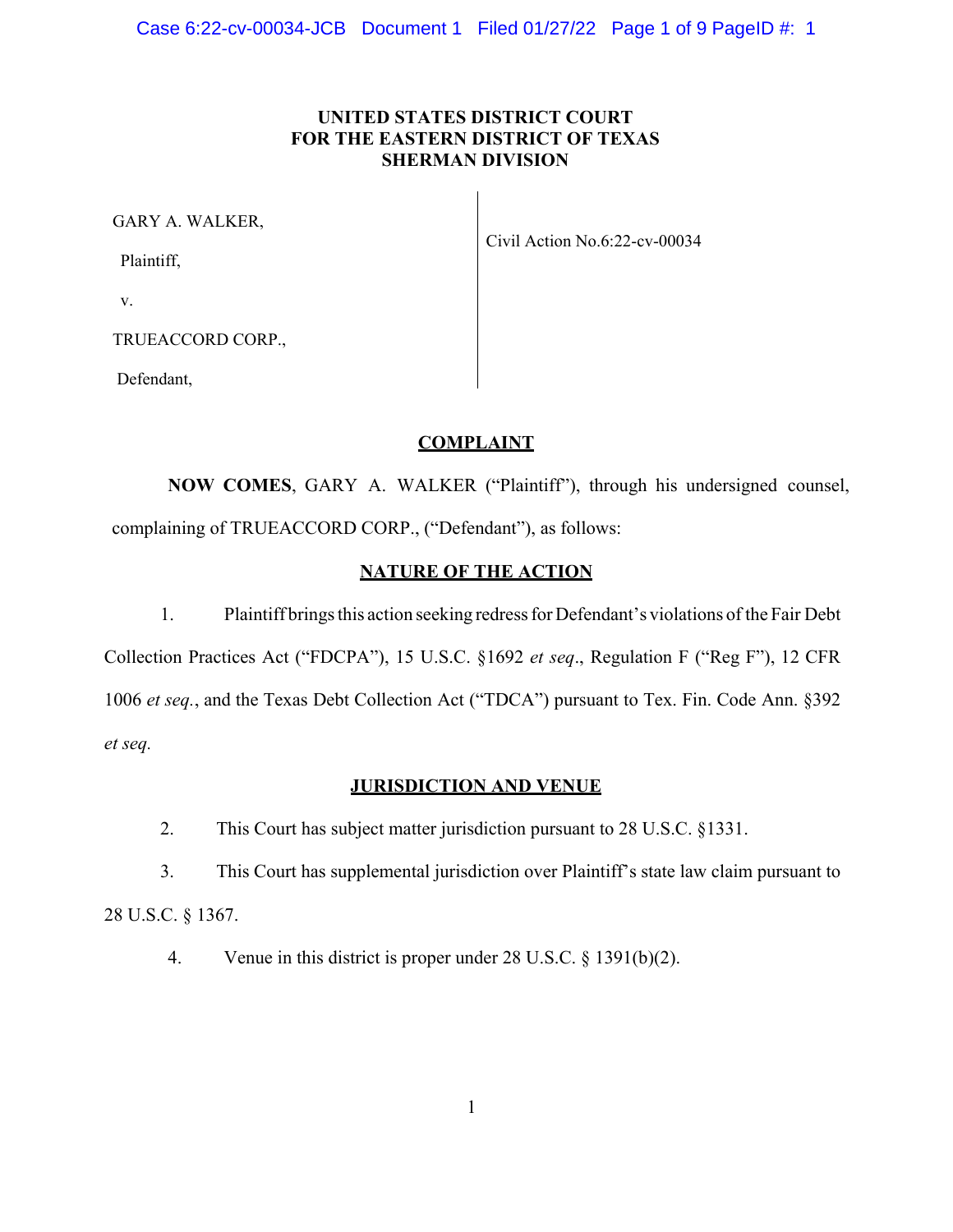Case 6:22-cv-00034-JCB Document 1 Filed 01/27/22 Page 2 of 9 PageID #: 2

#### **PARTIES**

5. GARY A. WALKER is a natural person, over 18-years- of-age, who at all times relevant resided in TYLER, TEXAS.

6. Plaintiff is a "consumer" as defined by 15 U.S.C. §1692a(3).

7. Plaintiff is a "consumer" as defined by Tex. Fin. Code Ann. §392.001(1).

8. TRUEACCORD CORP. is a corporation with its principal place of business at 16011 College Boulevard, Suite 130, Lenexa, Kansas 66219.

9. Defendant is a "debt collector" as defined by 15 U.S.C. § 1692a(6) because (1) the principal purpose of Defendant's business is the collection of debt owed or due or asserted to be owed or due another; and (2) it regularly collects consumer debt owed to others.

10. Defendant is a "debt collector" as defined by Tex. Fin. Code Ann. § 392.001(6) and (7).

### **FACTUAL ALLEGATIONS**

11. Prior to the events giving rise to this action, Plaintiff obtained a high interest payday loan from Spotloan.com ("subject debt").

12. Unfortunately, due the loans high interest rate, Plaintiff was unable to sustain timely payments and later defaulted on the subject debt.

13. Subsequently thereafter, the subject debt was transferred to Defendant for collections.

14. Throughout the year 2021 into early 2022, Defendant would regularly send electronic collection notices to Plaintiff's email gaw6756@gmail.com.

15. At all times relevant, Plaintiff was the sole operator, possessor, and subscriber of the email address gaw $6756$ @gmail.com.

2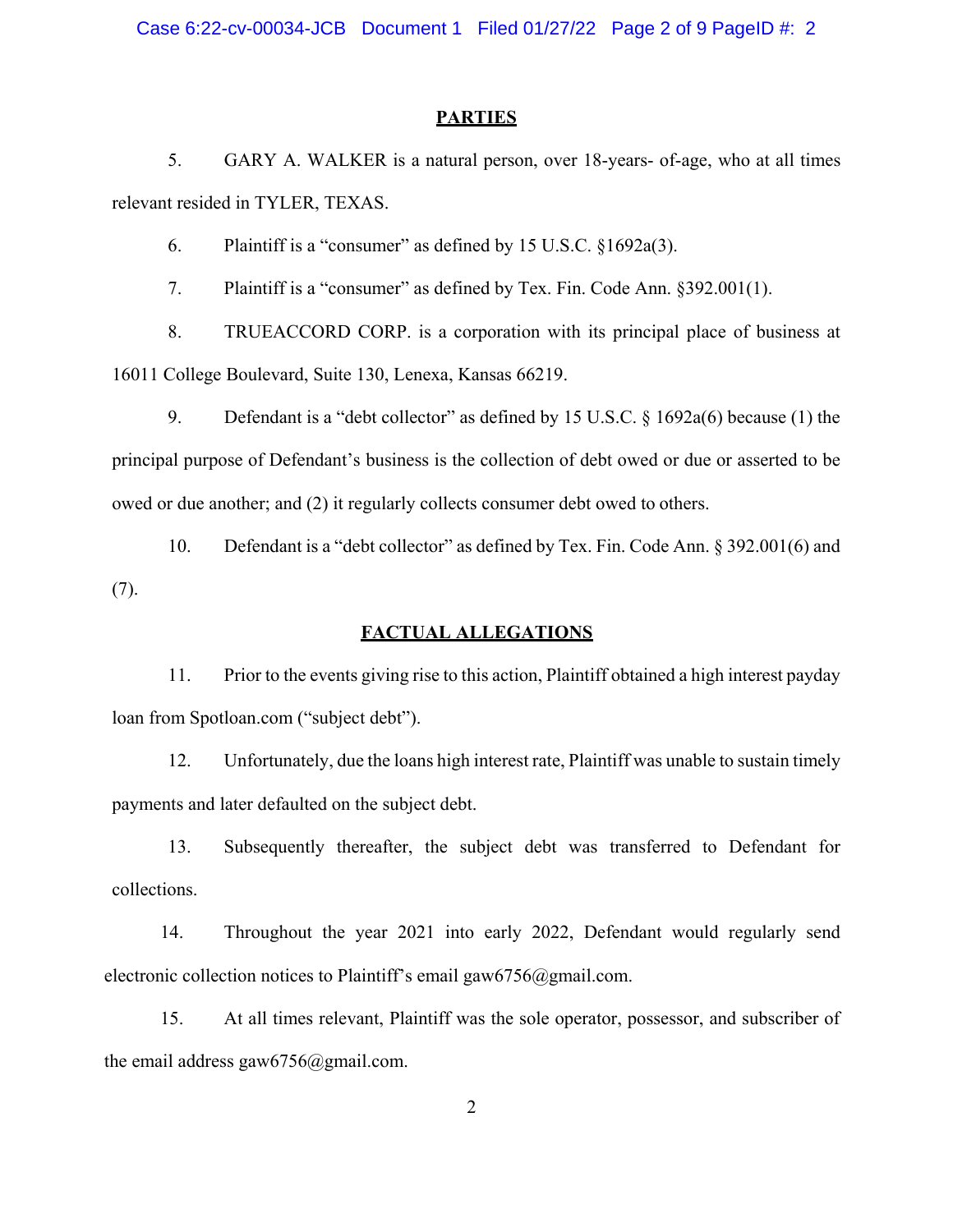#### Case 6:22-cv-00034-JCB Document 1 Filed 01/27/22 Page 3 of 9 PageID #: 3

16. Eventually, Plaintiff became unhappy with the amount of burdensome emails he was receiving from Defendant.

17. Initially, Plaintiff would review Defendant's emails and select the "unsubscribe" hyperlink located at the bottom of Defendant's email.

18. After selecting the "unsubscribe" hyperlink, Defendant's email system would initiate a response stating: "...we will stop sending emails to gaw6756@gmail.com."

19. Plaintiff believed that if he selected the "unsubscribe" hyperlink then Defendant's emails would cease.

20. Unfortunately, despite unsubscribing from Defendant's emails, Defendant continued to send dozens of unconsented emails to Plaintiff attempting to collect the subject debt.

21. Upon information and belief, Defendant has no way of monitoring which consumers have given or revoked consent to be contacted electronically via email.

22. Despite providing a hyperlink to unsubscribe from emails, Defendant failed to provide a reasonable and simple method for Plaintiff to permanently opt out of electronic communications.

23. Specifically, it would be misleading and/or unconscionable to the average consumer to be given a method for opting out of electronic communications by Defendant, but *fails* to actually remove or opt out the recipient's email address from additional communications.

24. Frustrated over Defendants' conduct, Plaintiff spoke with an attorney regarding his rights.

3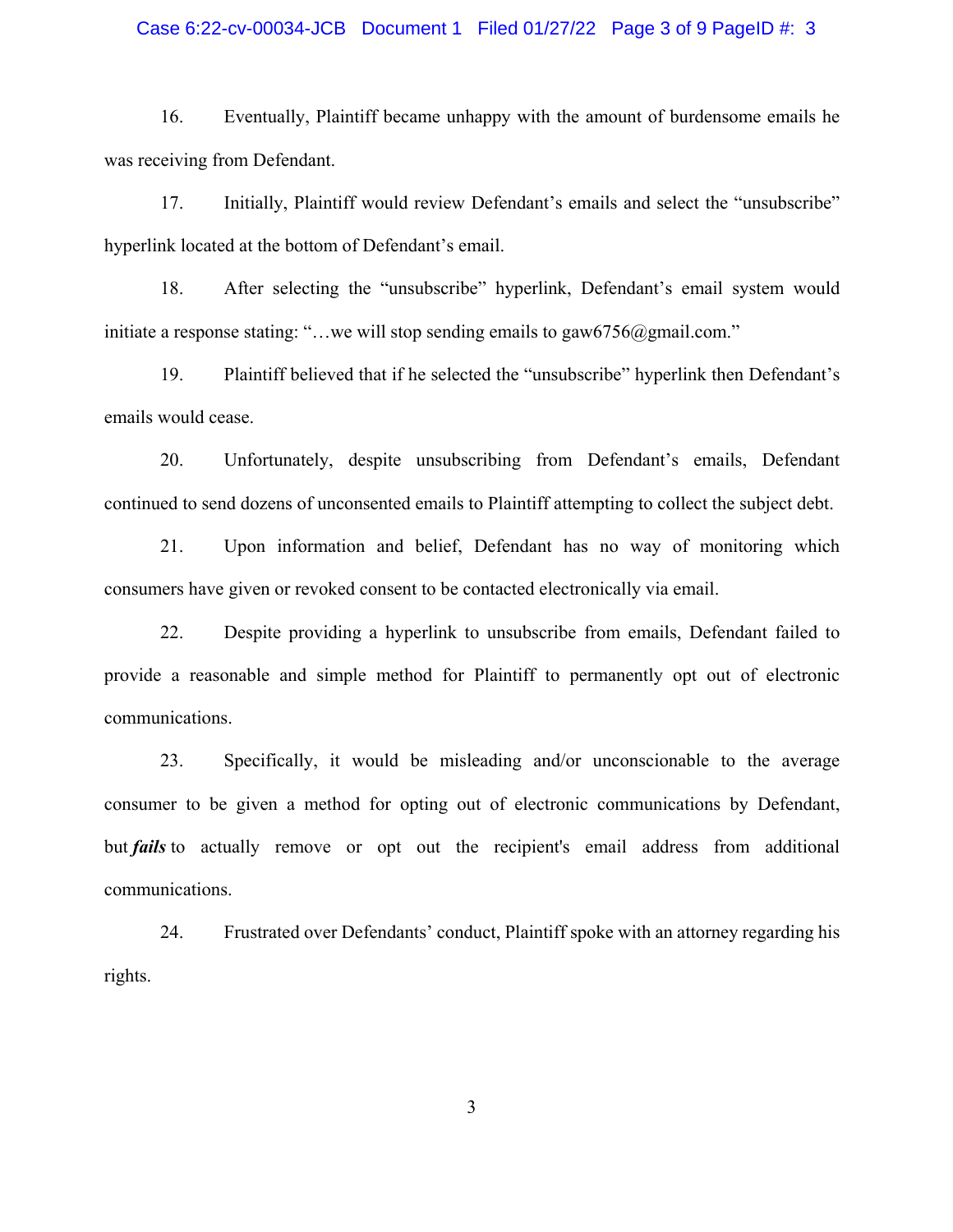#### **DAMAGES**

25. Defendant's harassing and unfair collection conduct has severely disrupted Plaintiff's daily life and general well-being.

26. Plaintiff has expended time and incurred costs consulting with his attorneys as a result of Defendant's false, deceptive, harassing, and misleading collection efforts.

27. Defendant's illegal collection activities have caused Plaintiff actual harm, including but not limited to, invasion of privacy, nuisance, wasting Plaintiff's time, emotional distress, aggravation that accompanies unsolicited debt collection efforts, harassment, anxiety, and loss of concentration.

28. Concerned about the violations of his rights and invasion of his privacy, Plaintiff sought the assistance of counsel to permanently cease Defendant's unlawful collection efforts.

#### **CLAIMS FOR RELIEF**

# **COUNT I: Violations of the Fair Debt Collection Practices Act (15 U.S.C. §1692** *et seq***.)**

29. All previous paragraphs of this Complaint are expressly adopted and incorporated herein.

30. Defendant used electronic mail to attempt to collect the alleged debt and, as such, engaged in "communications" as defined in FDCPA §1692a(2).

31. Defendant's communications to Plaintiff were made in connection with the collection of the subject debt.

32. Defendant violated 15 U.S.C. §§1692c(a)1, d, e, and e(10), through its unlawful debt collection practices regarding the collection of the subject debt.

4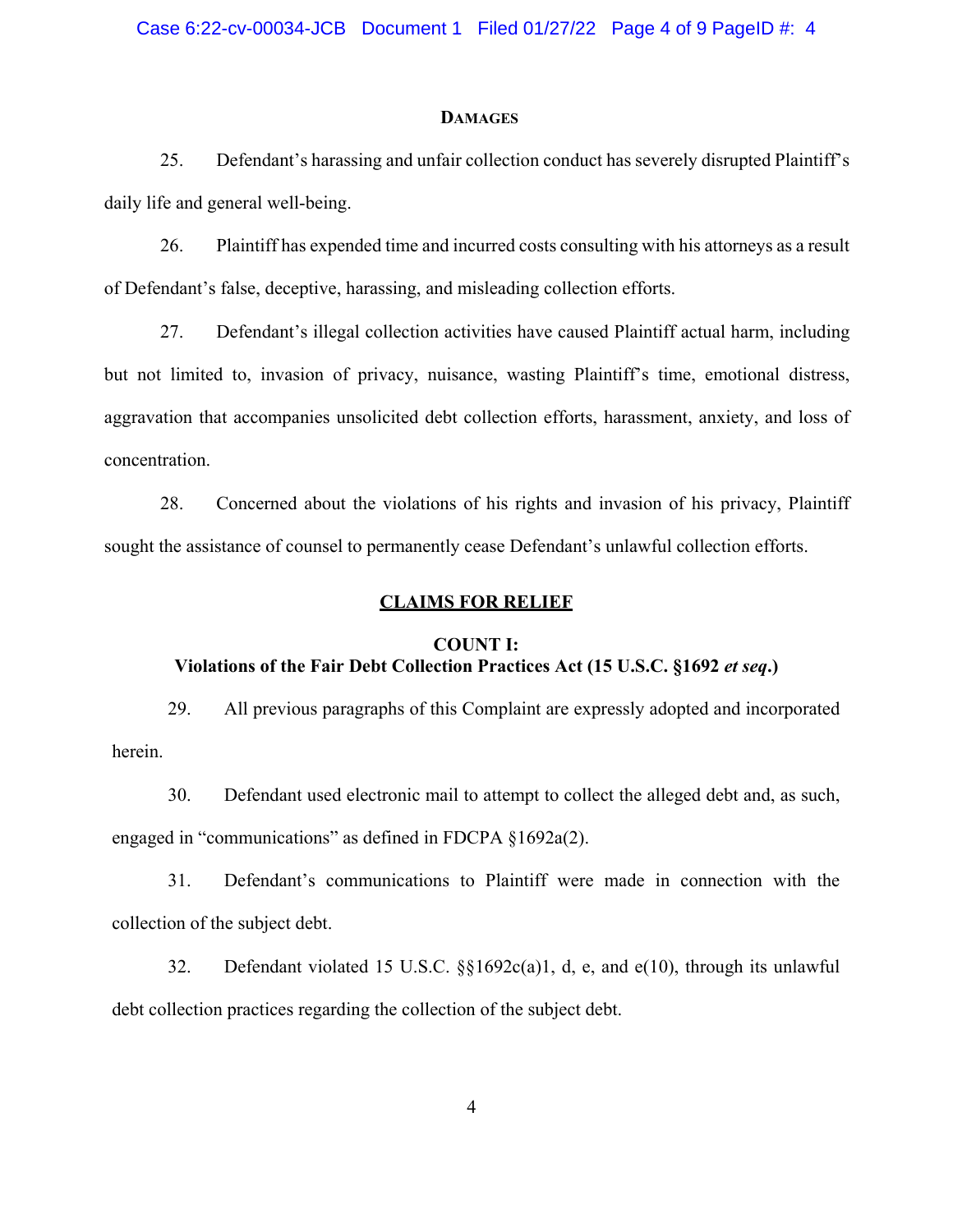#### **a. Violations of FDCPA §1692c**

33. Defendant violated §1692c(a)(1) when it continuously sent Plaintiff electronic messages after Plaintiff unsubscribed from receiving further electronic mail from Defendant. This repeated behavior of continuously and systematically sending electronic mail to Plaintiff after he demanded that it cease contacting him was harassing and abusive. Even after being told to stop contacting him, Defendant continued its onslaught of electronic mail with the specific goal of oppressing and abusing Plaintiff into paying the subject debt.

#### **b. Violations of FDCPA §1692d**

34. Pursuant to §1692d of the FDCPA, a debt collector is prohibited from engaging "in any conduct the natural consequence of which is to harass, oppress, or abuse any person in connection with the collection of a debt." 15 U.S.C. §1692d.

35. As set forth above, Plaintiff requested that Defendant cease its collection emails by unsubscribing many times.

36. Despite being notified that its collection emails were unwanted, Defendant made the conscious decision to continue its harassing collection emails, which were clearly inconvenient to Plaintiff.

37. Defendant's conduct in systematically placing collection emails to Plaintiff's email address is inherently harassing and abusive.

38. Defendant's collection emails to Plaintiff were made with the specific intent of annoying, harassing, and abusing Plaintiff as Plaintiff informed Defendant he no longer wished to be contacted on his email.

39. The fact that Defendant knowingly placed emails to Plaintiff after Plaintiff made requests that the emails cease is illustrative of Defendant's intent to harass and annoy Plaintiff.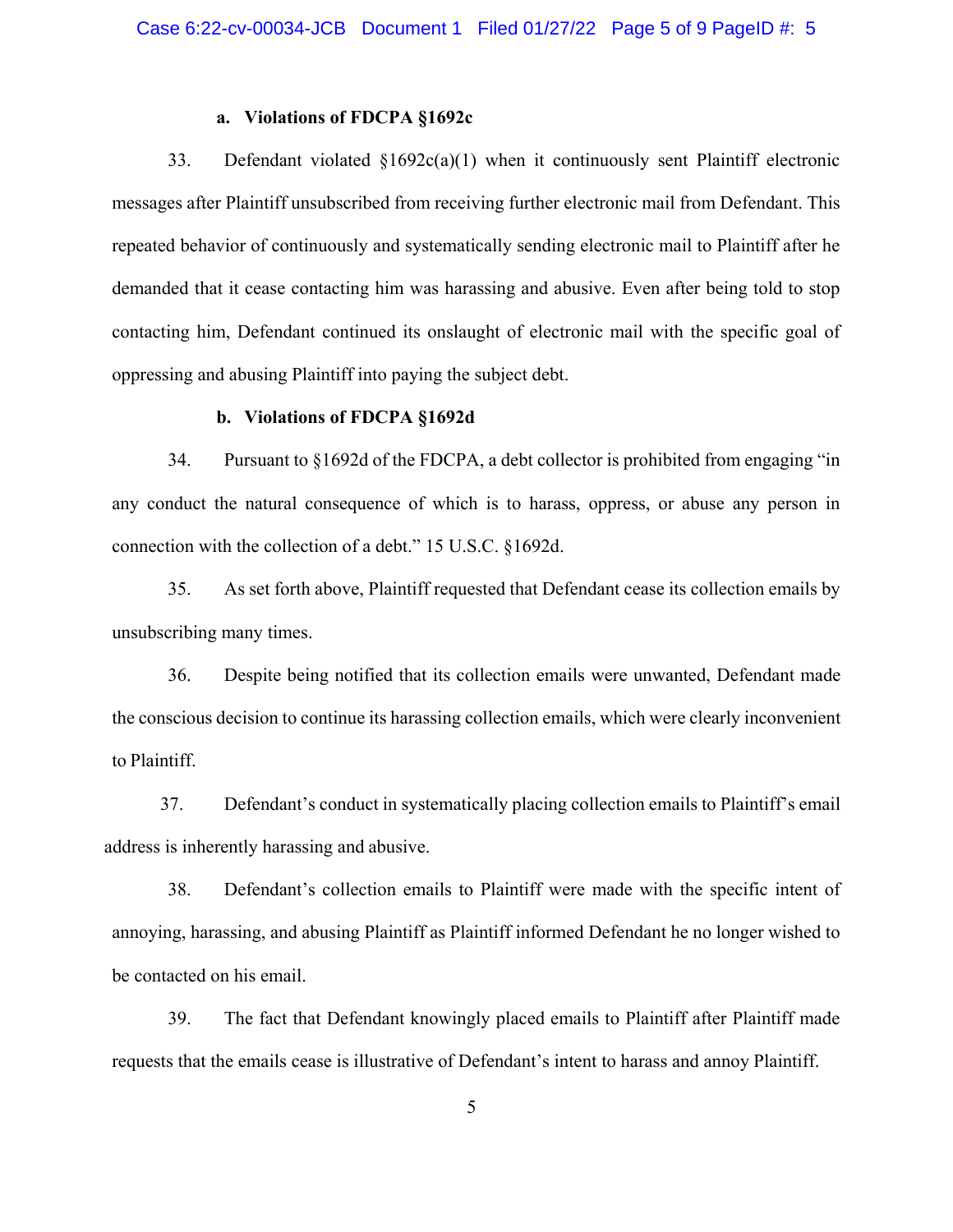#### **c. Violations of FDCPA §1692e**

40. Pursuant to § 1692e of the FDCPA, a debt collector is prohibited from making "any false, deceptive, or misleading representation" in connection with the collection of a debt. 15 U.S.C. §1692e.

41. Pursuant to §1692e(10) of the FDCPA, a debt collector is prohibited from making false representations or deceptive means to collect or attempt to collect any debt or to obtain information concerning a consumer. 15 U.S.C. § 1692e(10).

42. Defendant violated §§ 1692e and e(10) of the FDCPA by falsely representing to Plaintiff that in order to cease its collection emails, Plaintiff should select unsubscribe at the bottom of Defendant's email.

43. However, despite Plaintiff preforming those same steps Plaintiff continued to receive unwanted collection emails from Defendant.

44. Upon information and belief, it's misleading to the average consumer to be given a method for opting out of electronic communications by Defendant, but *fails* to actually remove or opt out the recipient's email address from additional electronic communications.

**WHEREFORE**, Plaintiff, GARY A. WALKER, requests that this Honorable Court enter judgment in his favor as follows:

- a. Declaring that the practices complained of herein are unlawful and violate the Fair Debt Collection Practices Act;
- b. Awarding Plaintiff statutory and actual damages, in an amount to be determined at trial, for the underlying Fair Debt Collection Practices Act violations;
- c. Awarding Plaintiff his costs and reasonable attorney's fees pursuant to 15 U.S.C. §1692k; and
- d. Awarding any other relief as this Honorable Court deems just and appropriate.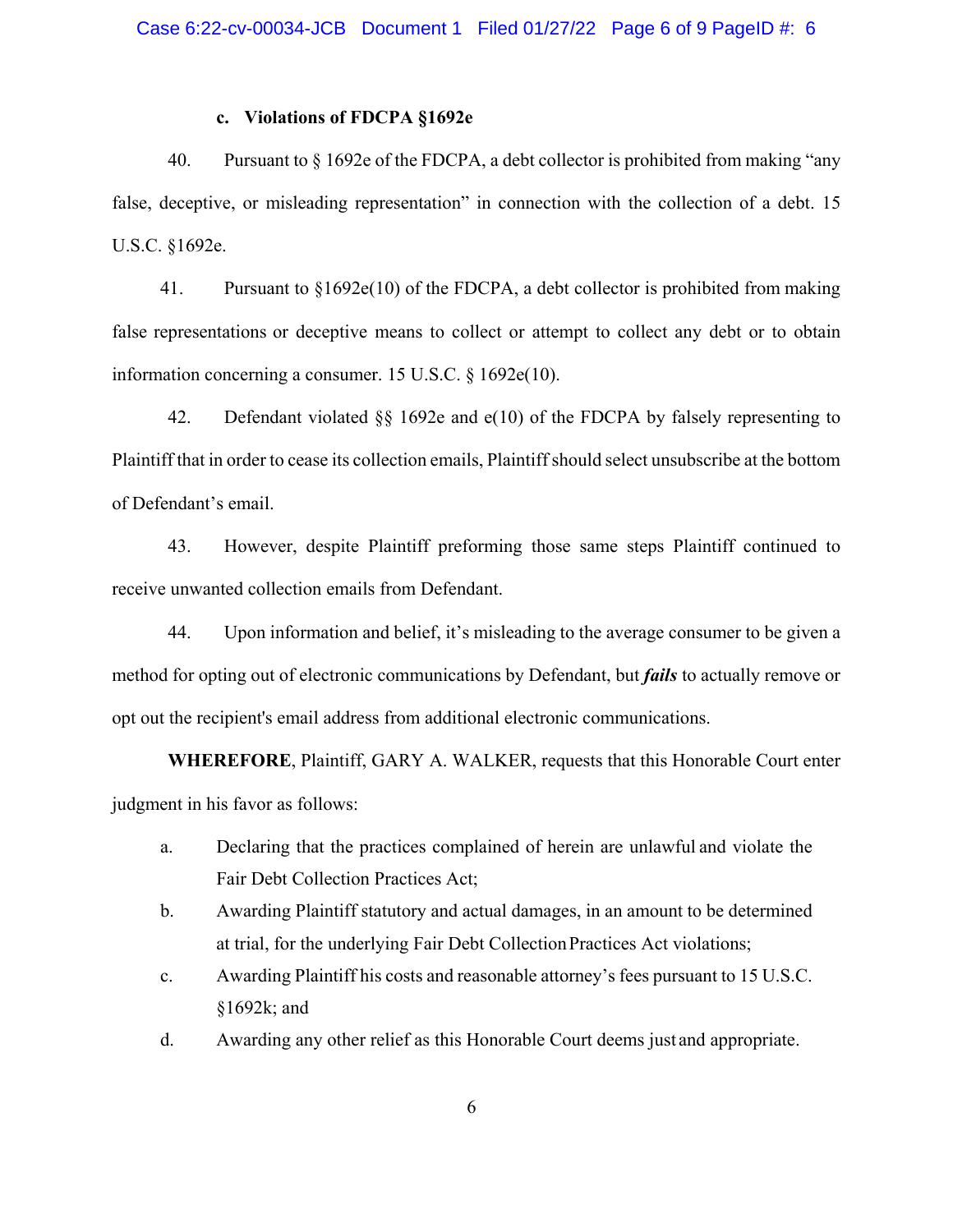### **COUNT II: Violations of Regulation F (12 CFR 1006** *et seq.***)**

45. All previous paragraphs of this Complaint are expressly adopted and incorporate herein.

46. Pursuant to §1006.14(h) of Regulation F, a debt collector must not "communicate or attempt to communicate with a person through a medium of communication if the person has requested that the debt collector not use that medium to communicate with the person" 12 CFR 1006.14(h).

47. Defendant violated §1006.14(h) of Regulation F by continuing to send electronic communications to Plaintiff's email address after Plaintiff unsubscribed from its emails multiple times.

**WHEREFORE**, Plaintiff, GARY A. WALKER, requests that this Honorable Court enter judgment in his favor as follows:

- a. Declaring that the practices complained of herein are unlawful land violate Regulation F, therefore violating the Fair Debt Collection Practices Act;
- b. Awarding Plaintiff statutory and actual damages, in an amount to be determined at trial, for the underlying violations;
- c. Awarding Plaintiff his costs and reasonable attorney's fees pursuant to 15 U.S.C. §1692k; and
- d. Awarding any other relief as this Honorable court deems just and appropriate.

### **COUNT III:**

## **Violations of the Texas Debt Collection Act (Tex. Fin. Code Ann. § 392.001** *et seq***.)**

48. All previous paragraphs of this Complaint are expressly adopted and incorporated herein as though fully set forth herein.

49. Plaintiff is a "consumer" as defined by Tex. Fin. Code Ann. § 392.001(1).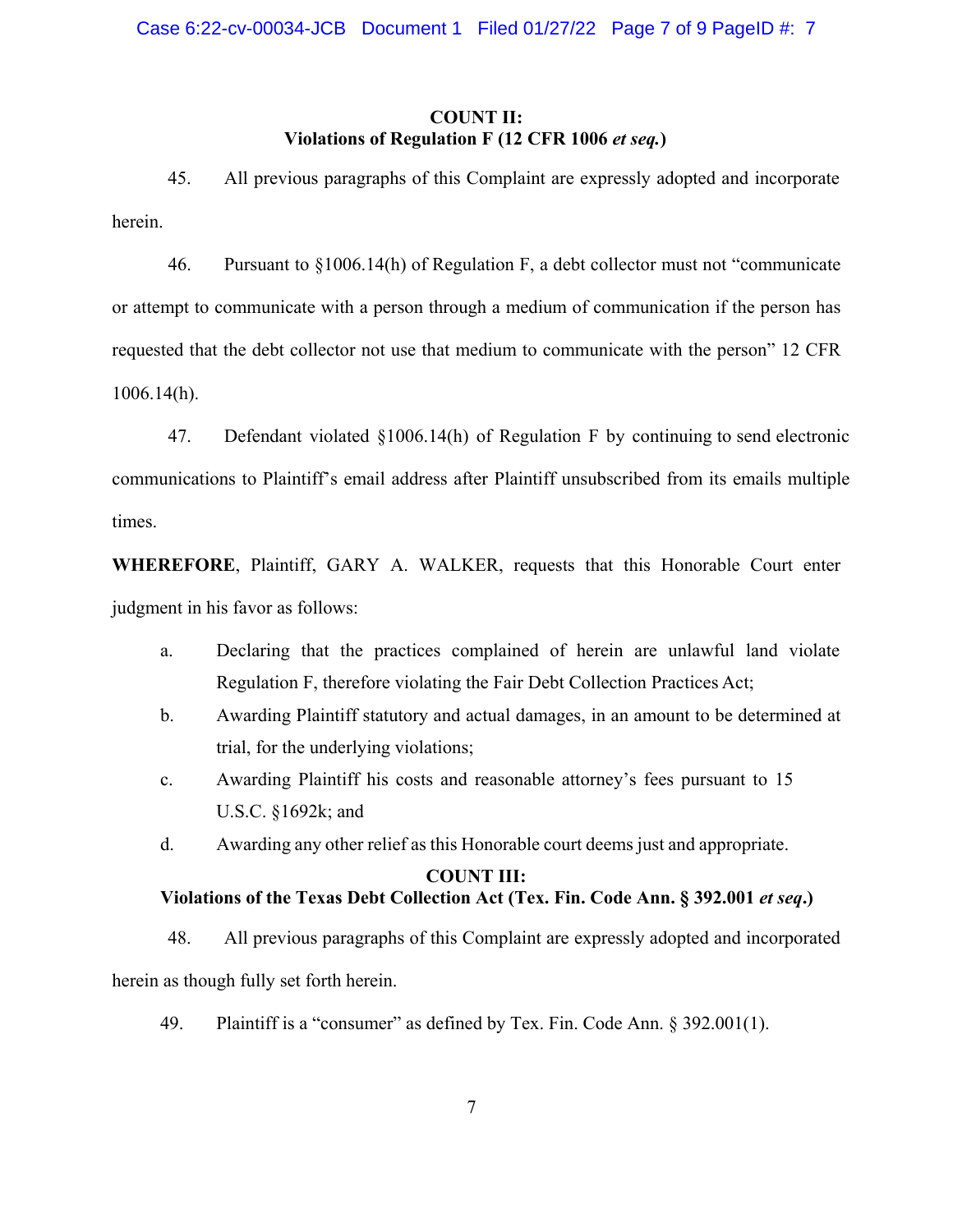#### Case 6:22-cv-00034-JCB Document 1 Filed 01/27/22 Page 8 of 9 PageID #: 8

50. The alleged debt is a "debt" and a "consumer debt" as defined by Tex. Fin. Code Ann. § 392.001(2) as it is an obligation, or alleged obligation, arising from a transaction for personal, family, or household purposes.

51. Defendant is a "debt collector" as defined by Tex. Fin. Code Ann. § 392.001(6) and (7).

### **a. Violations of TDCA § 392.304**

52. The TDCA, pursuant to Tex. Fin. Code Ann. § 392.304(19), states that a debt collector may not use "any other false representation or deceptive means to collect a debt or obtain information concerning a consumer."

53. Defendant violated the TDCA when it falsely and deceptively gave an opt out option to Plaintiff to cease electronic communications via email, but never intended to cease their electronic communications to Plaintiff's email address.

54. Specifically, Plaintiff selected to opt out of Defendant's collection emails many times prior to the filing of this cause of action, but Defendant has yet to remove Plaintiff's email as medium of communication.